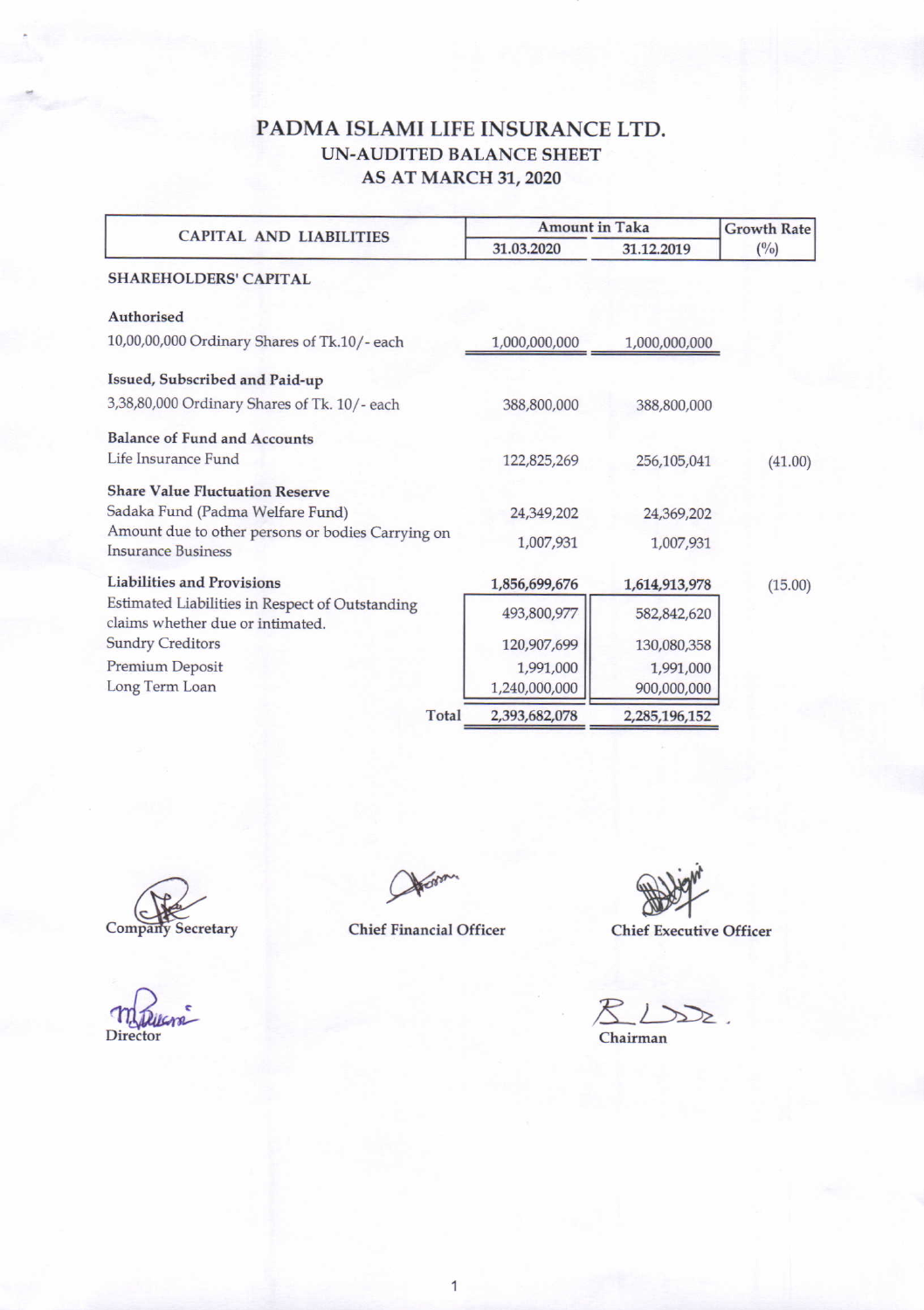| PROPERTY AND ASSETS                         |               | <b>Amount in Taka</b> |              |  |
|---------------------------------------------|---------------|-----------------------|--------------|--|
|                                             | 31.03.2020    | 31.12.2019            | $(^{0}_{0})$ |  |
| <b>Loan on Policies</b>                     |               |                       |              |  |
| Within their surrender value                | 559,889       | 559,889               |              |  |
| Investments                                 | 508,258,525   | 458,258,525           | 11.00        |  |
| Un-realized Gain/ (Loss) on Investment      | 50,547,269    | 50,547,269            |              |  |
| <b>Outstanding Premium</b>                  | 123,547,820   | 144,472,114           | 14.00        |  |
| Profit, Dividend & Rent Accrued but not Due | 30,078,058    | 29,568,692            | 2.00         |  |
| Advances, Deposits and Prepayments          | 336,585,320   | 348,496,328           | 3.00         |  |
| Cash, Bank and Other Balances               | 540,949,036   | 344,991,928           |              |  |
| <b>Fixed Deposit with Banks</b>             | 220,602,824   | 40,600,324            | (443.00)     |  |
| SND & CD with Banks                         | 320,321,039   | 303,537,015           | (6.00)       |  |
| Cash in Hand                                | 25,173        | 854,589               | 97.00        |  |
| <b>Other Assets:</b>                        | 853,703,430   | 861,982,343           |              |  |
| Fixed Assets (At Cost Less Depreciation)    | 852,374,933   | 860,653,846           | 1.00         |  |
| Printing, Stationery & Stamps in Hand       | 1,328,497     | 1,328,497             |              |  |
| Total                                       | 2.393.682.078 | 2.238.877.088         |              |  |

Company Secretary

Alson.

Chief Financial Officer

P Chief Executive Officer

Director

 $BL$  $\geq$ 

 $$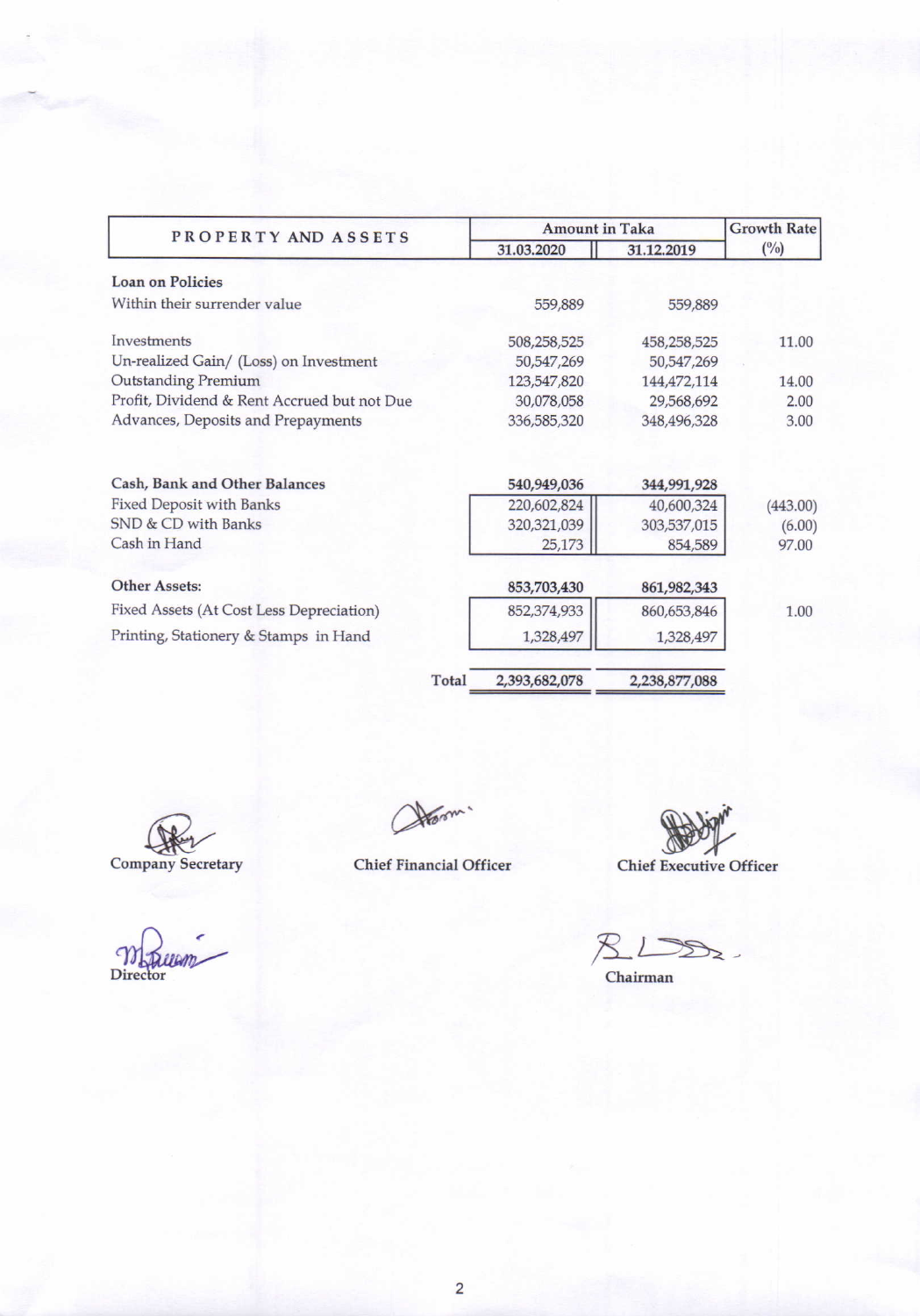## PADMA ISLAMI LIFE INSURANCE LTD. UN-AUDITED LIFE REVENUE ACCOUNT FOR THE HALF YEAR ENDED MARCH 31, 2020

|                                                                                              | <b>Amount in Taka</b> |             |  |  |
|----------------------------------------------------------------------------------------------|-----------------------|-------------|--|--|
| <b>PARTICULARS</b>                                                                           | Jan-Mar' 20           | Jan-Mar' 19 |  |  |
| BALANCE OF FUND AT THE BEGINNING OF THE YEAR PREMIUM<br><b>LESS RE-INSURANCE</b>             | 209,785,977           | 453,967,301 |  |  |
| First year premium                                                                           | 18,111,898            | 30,898,737  |  |  |
| Renewal premium                                                                              | 103,917,968           | 114,006,308 |  |  |
|                                                                                              | 122,029,866           | 144,905,045 |  |  |
| Group Insurance Premium                                                                      | 7,278,351             | 5,467,815   |  |  |
| Gross premium                                                                                | 129,308,217           | 150,372,860 |  |  |
| Less: Re-Insurance premium                                                                   |                       | 1,134,971   |  |  |
| <b>Net Premium</b>                                                                           | 129,308,217           | 149,237,889 |  |  |
| Profit, Dividend and Rent                                                                    | 5,050,673             | 25,841,755  |  |  |
| Other Income                                                                                 | 5,360,734             | 896,874     |  |  |
| Total                                                                                        | 349,505,601           | 629,943,819 |  |  |
| CLAIMS UNDER POLICIES (INCLUDING PROVISION FOR<br>CLAIMS DUE OR INTIMATED) LESS RE-INSURANCE | 187,846,209           | 291,061,347 |  |  |
| <b>COMMISSION TO INSURANCE AGENTS &amp; EMPLOYER OF A</b>                                    | 15,875,470            | 22,793,914  |  |  |
| <b>ADMISISTRATIVE EXPENSES</b>                                                               | 14,578,360            | 51,287,896  |  |  |
| <b>OTHER EXPENSES</b>                                                                        | 8,380,293             | 8,695,621   |  |  |
| <b>BALANCE OF FUND TRANSFERRED TO THE BALANCE</b>                                            | 122,825,269           | 256,105,041 |  |  |
| <b>SHEET</b>                                                                                 |                       |             |  |  |
| Total                                                                                        | 349,505,601           | 629,943,819 |  |  |

Company Secretary

**Director** 

How

**Chief Financial Officer** 

Chief Executive Officer

 $L\gg$ 

Chairman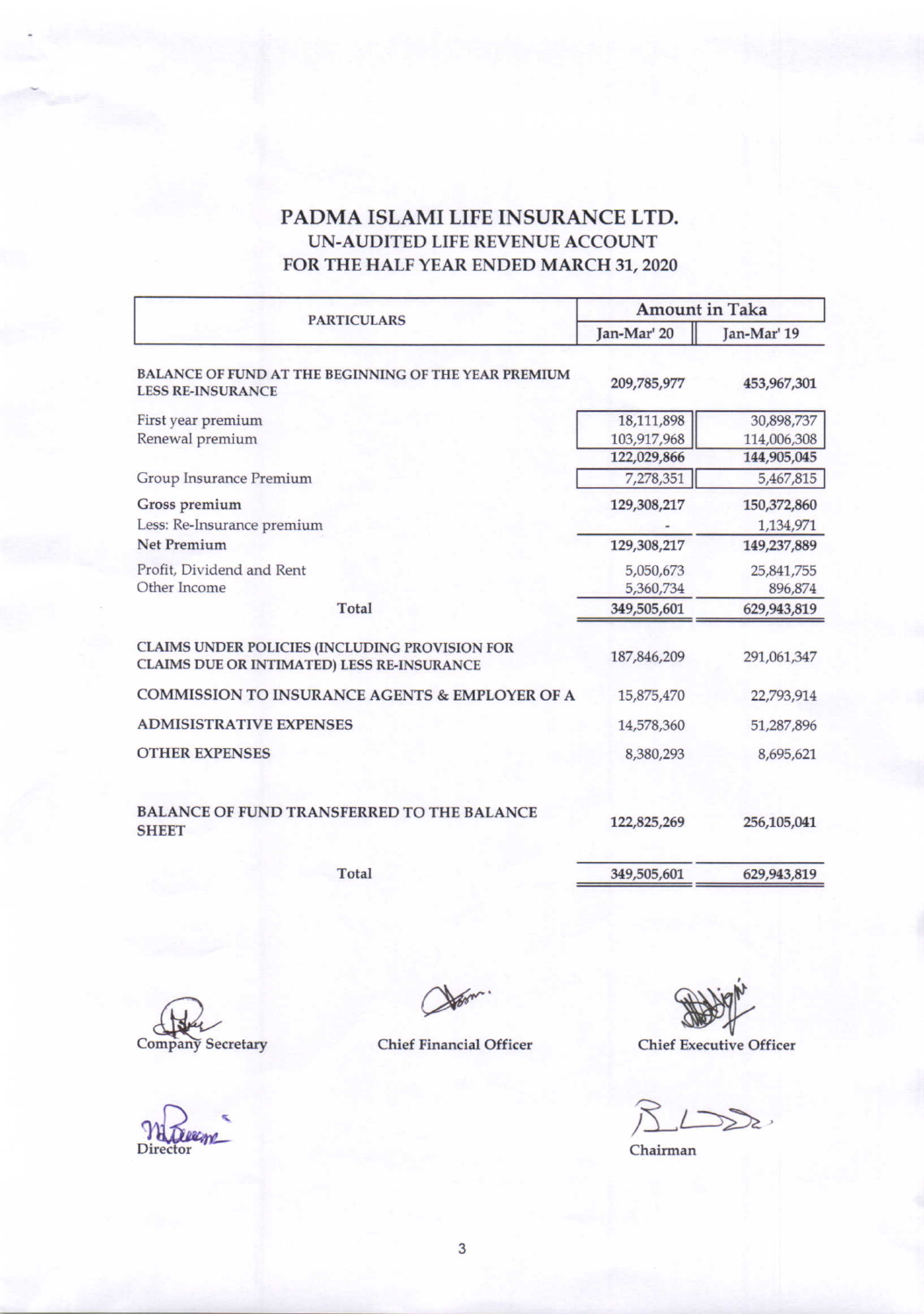## PADMA ISLAMI LIFE INSURANCE LTD. UN-AUDITED STATEMENT OF CASH FLOWS FOR THE QUARTER ENDED MARCH 31, 2020

| <b>Particulars</b>                                       | Amount in Taka |                 |  |  |
|----------------------------------------------------------|----------------|-----------------|--|--|
|                                                          | 31.03.2020     | 31.03.2019      |  |  |
| CASH FLOWS FROM OPERATING ACTIVITIES                     |                |                 |  |  |
| Collection from Premium                                  | 209,159,193    | 187,710,750     |  |  |
| Investment income and other income received              | 21,813,049     | 27,501,917      |  |  |
| Payament for Claims                                      | (276,907,852)  | (315, 434, 593) |  |  |
| Payament for Management Expenses and others              | (48,006,782)   | (90,034,365)    |  |  |
| Net Cash Flows used operating activities                 | (93, 942, 392) | (190, 256, 291) |  |  |
| CASH FLOWS FROM INVESTING ACTIVITIES                     |                |                 |  |  |
| <b>Purchase of Fixed Assets</b>                          | (100, 500)     |                 |  |  |
| Proceeds from sale of Fixed Asset                        |                |                 |  |  |
| Investment made during the Period                        | (50,000,000)   | (53,000,000)    |  |  |
| Net Cash Flows from investing activities                 | (50, 100, 500) | (53,000,000)    |  |  |
| CASH FLOWS FROM FINANCING ACTIVITIES                     |                |                 |  |  |
| Increase/ Decrease in Loan from Bank                     |                |                 |  |  |
| Increase/ Decrease in Long term Loan                     | 340,000,000    | 200,000,000     |  |  |
| Net Cash Flows from financing activities                 | 340,000,000    | 200,000,000     |  |  |
| Net increase/Decrease in cash and cash equivalents       | 195,957,108    | (43, 256, 291)  |  |  |
| Cash and Cash Equivalents at the beginning of the period | 344,991,928    | 521,507,256     |  |  |
| Cash and Cash Equivalents at the end of the period       | 540,949,036    | 478,250,965     |  |  |
|                                                          |                |                 |  |  |

ette Company Secretary

Di

Chief Financial Officer

Chief Executive Officer

Chairman